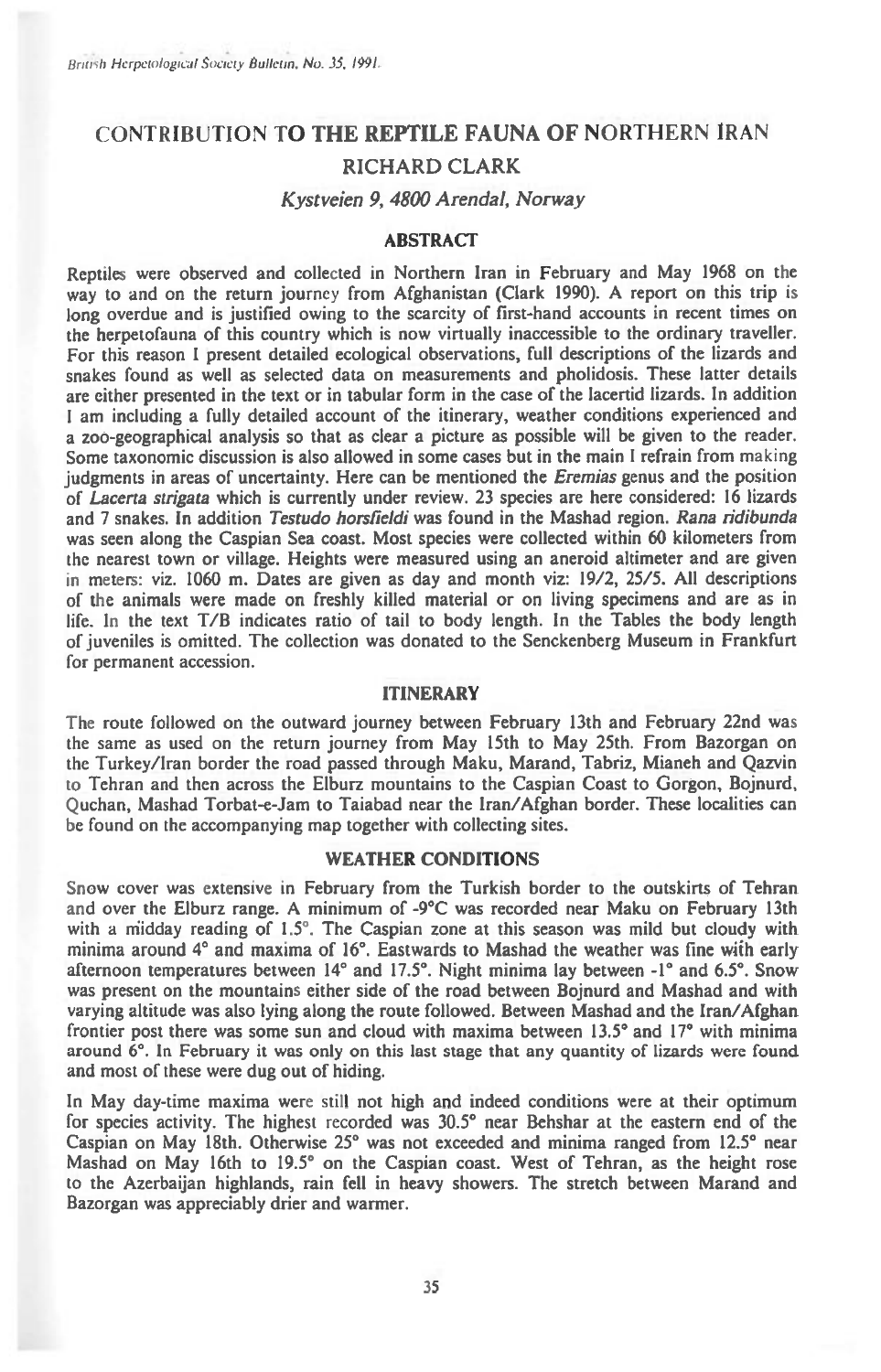# ZOO-GEOGRAPHY

Although only a narrow belt of Iran was covered the route passed through several distinct zones and representatives of each region were collected. Close to the Turkish frontier, contiguous with the plains below the foothills of Mt. Ararat, are semi-desert lowlands around 900 meters. Here were found *Eremias strauchi, E. pleskei, Ophisops elegans, Mabuya aurata* and *Malpolon monspessulanus.* In 1964 *Agama caucasica* and *Phrynocephalus helioscopus* were also collected. *E. pleskei* and *P. helioscopus filter* into this area along the valley of the Araks river.

East of Tabriz the road climbs to highlands over 1600 meters in altitude. Here were found *Lacerta brandti, E. arguta* and *E. strauchi.* 

The unique climatic conditions along the southern Caspian coast have enabled the penetration of elements widely distributed in the more westerly parts of their range in Turkey and S.E. Europe. Only very few of these extend much further *east: Natrix tessellata, Ophisaurus apodus*  and *Rana ridibunda as far as* the foothills of the Hindu Kush. Species found in the Caspian region included: *Natrix n. persa. N. tessellata, Coluber n. najadum* and *R. ridibunda. Vipera lebetina turanica* was also caught. In addition *Lacerta strigata* represents the *L. viridis/L. trilineata* group. *Lacerta saxicola defilippi* was found immediately on entering the lower slopes of the Elburz and higher up was sympatric with *Agama caucasica.* The Elburz range separates the Caspian zone abruptly from the arid regions of central Iran. Going eastwards from the Caspian the herpetofauna becomes typical of the semi-desert regions of Central Asia. Species found were *Trapelus agilis. A. erythrogastra, E. persica, Messalina watsonanna. Eryx miliaris*  and *Testudo horsfieldi.* 

## **SPECIES ACCOUNT**

*Tenuidactylus caspius* (Eichwald)

Locality: Bojnurd, 1060 m., 17/5.

Description: Ground fawn with 5 dark bands across the dorsum which continued down nonregenerated part of tail. Venter dirty white.

Diagnostic data: body length 54.0; ventrals 25; dorsal tubercles 12 rows; femoral/anal pores 24 in a continuous series; tail plates in 2 rows for first 7 out of 10 segments then 1.

Remarks: this gecko was found in the same locality and at the same time *as Mabuya aurata.*  It was basking on the edge of a crack in an earth bank. Another example was seen nearby but escaped down a hole.

#### **AGAMIDAE**

*Trapelus agirrs* Olivier

Material examined: 5 males, 3 females, 1 juvenile.

Localities: Torbat-e-Jam 955 m., 22/2; Mashad 1380 m., 16/5.

Description: Ground fawn to grey-brown. A dorso-lateral and vertebral row of light pink or white oval spots, bordered thinly with black. These spots joined transversely with bars of diffuse dark brown forming a shallow 'V'. Markings continuing on tail as alternating light and dark bars. Dark patch at base of forelimb. Head brown with a few dark spots. Flanks partly marked with black, lower flank zone in 4 males either deep purple or dark blue. Belly off-white with scattered black dots aggregating into longitudinal lines on neck. Large purple -patches on belly in 2 males. Throat heavily striated with light and dark grey, on 4 males with purple or blue.

Diagnostic data: body length 77-91, juv.48.5; T/B males 2.40-2.92, females 2.35-2.50, juv. 2.71; scales round body 60-76; total preanal glandular pores Males 16-22 in 2 rows, females absent or 6 indistinct pores in 1 row.

Remarks: the specimens caught in February were found near gullies in a baked-earth habitat. 2 were in hiding and those in the open were sluggish. The weather was partly overcast but when the sun broke through there was a burst of reptile activity (time 11.30-13.45, air temperature 17.3°C, ground 18.5°C). *Eremias persica* and *Mesalina watsonana* were also found in hiding with several small scorpions, centipedes, ants, hornets and beetles. No acridids were noted.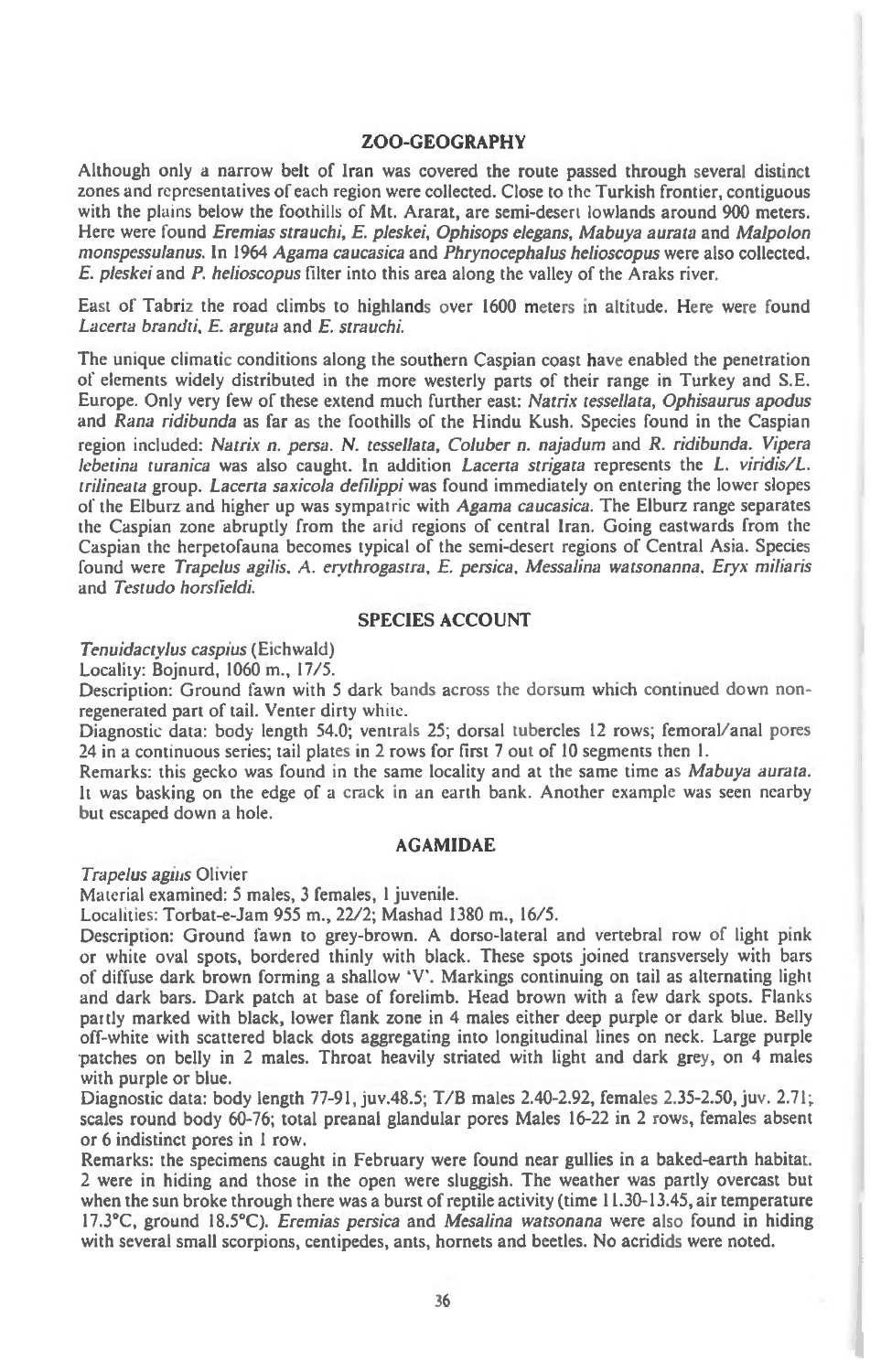*Agama caucasica* (Eichwald)

Material examined: 4 males 4 females.

Localities: Bojnurd 820 m. 17/5; Minoodasht 700 m. 17/5; Ab Ask (near Amol) 1620 m. 19/5; Ab Ali 2600 m. 19/5.

Description: In a female from Ab Ali the ground forms cream, irregular cross bars with bold black reticulations with the venter light and dark grey.

In the others the ground was fawn-grey with a black network over back and flanks either heavy or fine with the mid-dorsal zone grey. Some orange patches near forelimb and on flanks either pale or in the form of broken cross bars. Tail banded light and dark grey. Venter in males black save for an ochre-grey glandular patch in the midline and near anus; females cream-white. Tail below grey in males, orange-pink in females. Some examples seen in the field at Ab Ask and Ab Ali had striking cream-yellow heads.

Diagnostic data: body length 109-149; T/B oo2.46 oo 2.34 and 2.65; scales round mid-body 146-160; number enlarged spinal rows 11-15; preanal glandular pores oo 40-65 in 4-6 rows oo absent.

Remarks: with the exception of one from Minoodasht which was found on a rock in a forest clearing, all these agamas were seen in open, arid rocky terrain often several being found together. At Bojnurd three were sheltering under the same boulder.

A. *caucasica* was active from early morning throughout the day in May but daytime maxima were not all high the highest being noted that was relevant to this species being 25° at 13.30 at Bojnurd. Those from the two sites in the Elburz mountains were found with the air temperature around 19°.

#### *Agama erythrogastra* (Nikolsky)

Material examined: 3 males 4 females 3 juveniles

Localities: Torbat-e-Jam 1120 m. 15/5; Mashad 1380 m. 16/5.

Description: Ground colour ochre-grey, olive or dusty pink. Black markings over dorsum either as fine dustings or a network. On neck orange or yellow patches in broken bars. Tail banded indistinctly with dark grey. Venter in adult males black with a greyish callosic glandular patch in midline. Throat in males white with large black patches. Females were pink or orange on the underside with some grey markings. Throat as in males but with dark grey markings. Juveniles as adults with the black dorsal markings in the form of broken cross bars. No orange ventrally.

Diagnostic data: body length 121-151, juvs. 62.5-64; T/B 2.07-2.18 (3 specimens only tail complete), juvs. 2.12 and 2.29 (2 specimens); scales round body 95-I 18; number of enlarged dorsal rows 7-16; preanal glandular pores oo 30-36 in 2 to 4 rows, oo absent in 2 but 20- 30 in others in 2 indistinct rows, in juvs. absent.

Remarks: this large agama was common at both localities but difficult to approach as it turned and ran for cover at the slightest hint of danger. The habitat comprised deep holes and crevices in earth banks and cliffs and piles of stones. Some were dug out of hiding but many seen escaped as the tunnels they occupied were long and often branched into several passages. The area in question was poorly cultivated with numerous stream beds and steep-sided gullies.

Some locals assisted in the caspture of some specimens. A. *erythrogastra* from near Torbate-Jam were active at 14.00. Those from 60 km. S.E. of Mashad were taken between 07.00 and 08.15 with an air temperature of 18.5° and 40% relative humidity. In Clark, Clark & Anderson (1966) it was remarked that this agamid is rare in collections and only known from the Mashad area in Iran and S.E. Turkemistan. However since then it has been found by the Street Expedition to Afghanistan from N.W. Afghanistan and more significantly from Paghman in eastern Afghanistan at 2440 metres elevation (Anderson & Leviton 1969). This indicates a much broader distribution than previously suspected and a considerable altitudinal range.

### **ANGUIDAE**

*Ophisaurus apodus apodus* (Pallas) Material examined: 2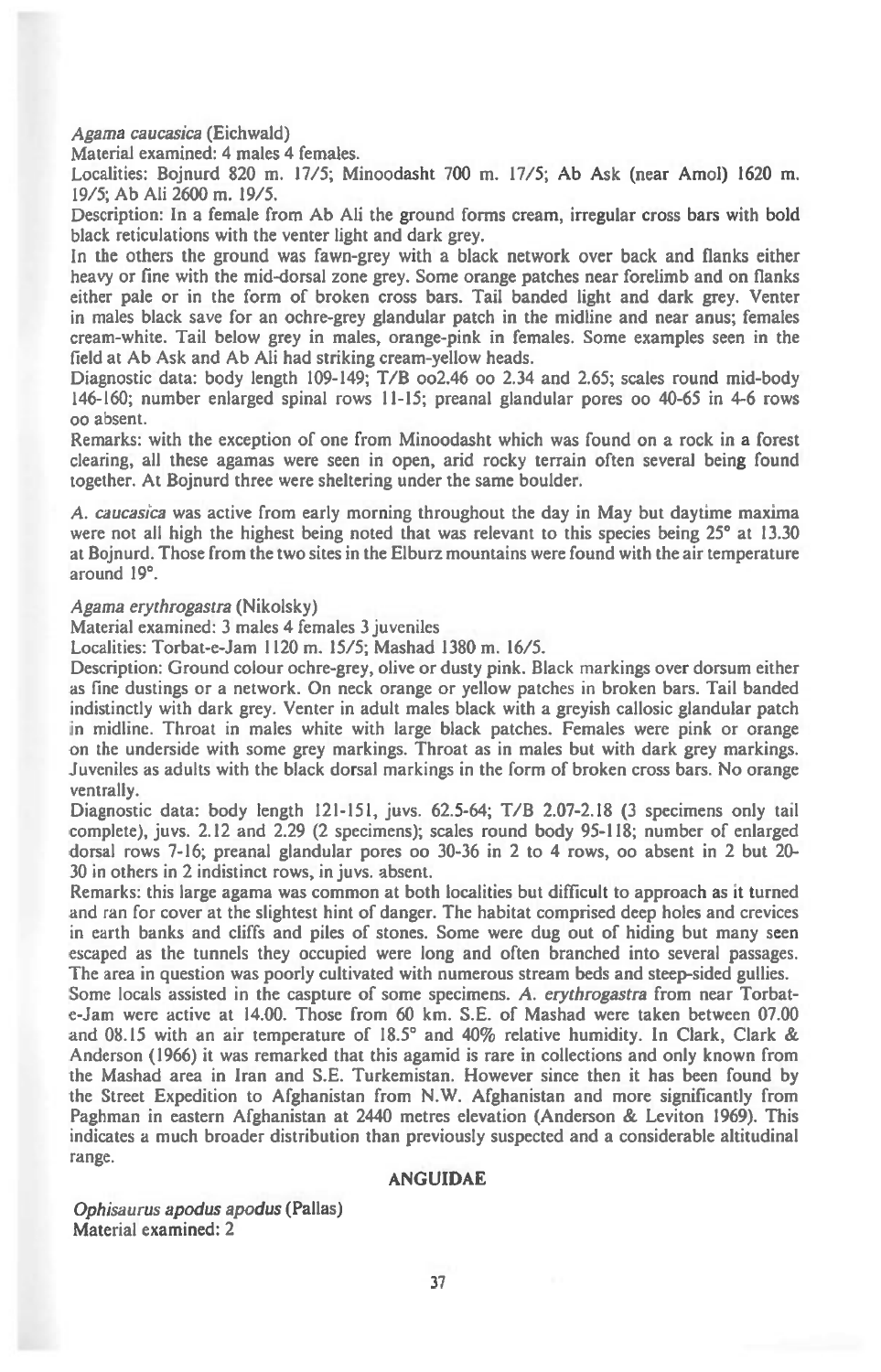Locality: Minoodasht 1120 m. 17/5.

Description: dull red-brown above with a few light olive patches on flanks and head. Underside white-fawn with red and grey patches.

Diagnostic data: Total length 855, 945; body length: 360; 415; scales round mid-body 22 (12 dorsals 10 ventrals); supralabials 12+11, 11+11.

Remarks: *0. apodus* was very common in May in the Gulistan Forest. Six were seen on a short stretch of road east of the collecting site. Of those caught one was dead on the road and the other taken at the base of a bush in a grassy field (air temperature  $21.5^\circ$ , R.H.67%, weahter partly cloudy). On the lowlying plains at the eastern end of the Caspian Sea one was found dead on the road. In assigning these specimens to the nominate form I follow the taxonomic designation of Obst (1975).

## **SCINCIDAE**

*Mabuya aurata septemteniata* (Reuss)

Material examined: 1 female.

Locality: Bojnurd 1060 m. 17/5.

Description: ground olive-grey. On neck 3 broad longitudinal stripes comprised of ground colour in the dorso-lateral and vertebral positions separated by two rows of black flecks. On the body these bands less clearly marked so that the ground has four longitudinal rows of black flecks. Upper flank zone marked with black and brown. Lower flanks greyish/white. Head fawn, venter white.

Diagnostic data: body length 77; T/B 2.53; scales round midbody 36; supraoculars 4; preoculars 2; postoculars 4; supranasals 2 not touching nostril.

Remarks: this skink was found lying in loose, fine soil at the base of an earth bank in hilly, stony country at 08.30, air temperature 20°C.

# LACERTIDAE

*Lacerta brandti* de Filippi

Material examined: 8 males 5 females 9 semiadults.

Locality: Tabriz 2000 m. 24/5.

Descriptions: Males: ground green anteriorly, olive-fawn posteriorly or entirely this colour. Dorso-laterally a double row of white spots and a row of black bars. Black dots on nape, head with black markings. Side of head, neck and anterior flank zone bright green, even on specimens not green dorsally. Hindlimbs with small light ocelli and black network. Usually 3 prominent blue black-ringed ocelli above forelimb. Belly green-yellow. Throat blue or green, also chin and chest. Main outer ventral row marked with blue and black. Underside salmonpink or orange, paler on tail.

Females: marked as males but ground darker and more brown. Mid-lateral white stripe. Belly more yellow, throat pale blue-green. Less blue on outer ventrals but black edging more pronounced.

Semiadults: as in females but ground paler and black markings finer. Flanks browner.

Diagnostic data: this is presented in Table 1, together with 8 specimens caught in 1964 at the same time.

Remarks: this lizard was only found at this locality 45 km. S.E. of Tabriz and was abundant on earth banks, stone piles and low stone walls. They sought refuge in holes, under rocks and at the base of plants and shrubs. The terrain was hilly and consisted of partly cultivated land above a small lake. *L. brandti* was found to be not a very active lizard and these encountered in the open were easy to catch - time 12.30 to 14.00 air temperature 19.5°C. All the females contained eggs 3-8 mm. in diameter. *L. brandti* has a restricted range in N.W. Iran and the S.E. Transcaucasus. The type locality of Basminsk is between Tabriz and Tehran.

*Lacerta saxicola de Filippi* Camerano

Material examined: 5 males 2 females.

Localities: Amol 350 m 19/5; Ab Ali 2545 m. 19/5.

Description: Olive-grey above with scattered black dots confined to the vertebral line in two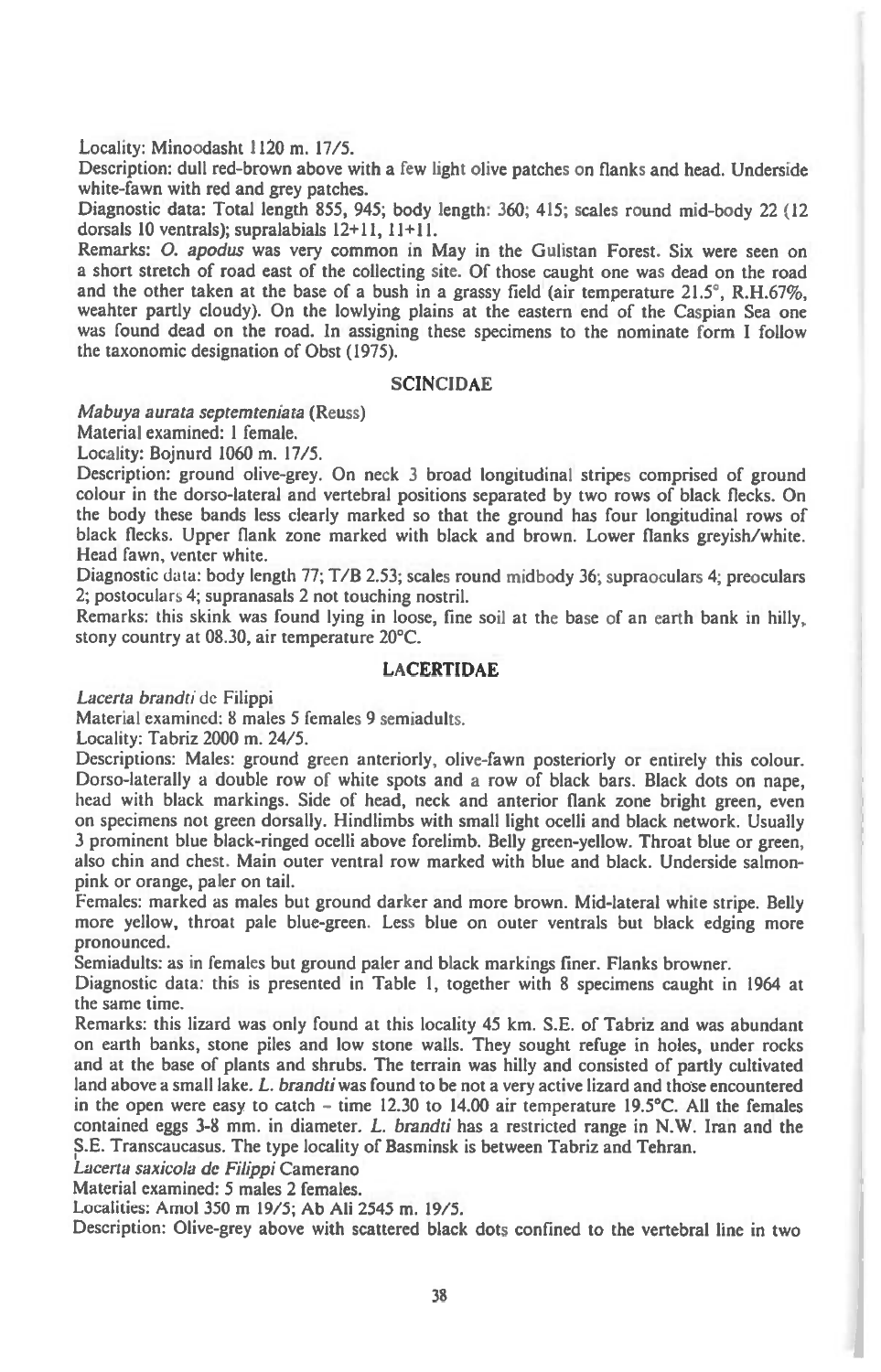**specimens. An indistinct row of white spots down the dorso-lateral aspect. Flanks darker brown**  with white dots and black markings. Head brown with black dustings. The Amol specimen **has two blue forelimb ocelli and faint blue flank dots. Belly either entirely orange-red (two examples) or with paler orange on outer one or two ventral rows with the main outer row always blue tipped. Throat, chin and underside of tail white, anal region orange. Diagnostic data: see Table 1.** 

**Remarks: the single example from Amol was found on a rock face by the road in open woodland. Another was seen. The remainder were taken from near the pass crossing the Elburz mountains in rough rock-strewn country with stone walls and small streams. More were seen but they were not common and their retiring disposition made them elusive. Time 13.30, air temperature 19°C. This subspecies is the most easterly of the** *L. saxicola* **complex which reaches its greatest diversity in the Caucasus region (Darevsky 1966).** 

#### *Lacerta strigata* **Eichwald**

**Material examined: 1 male 3 females** 1 **juvenile** 

**Locality: Mahmudabad Caspian seal level 18/5-19/5.** 

**Description: Adults - dorsal ground soft moss-green or brownish, one animal plain the others with heavy dark spottings or speckling. Trace of lighter green dorsal stripes (3 examples) and a mid-lateral one (2). Forelimbs mostly green, hindlimbs and tail fawn-grey. Venter from chest forward and outer ventrals metallic green or yellow/green. Rest of venter white with green tinge. Sexes not distinguishable on colouration.** 

**Juvenile - ground brown with darker brown patches. Three dorsal white stripes down length of body and a similar stripe down the mid-flank. Venter uniform white.** 

**Diagnostic data: see Table I.** 

**Remarks: this lizard was common on the narrow strip of bush and shrub-covered waste ground between the Caspian and the main road, beyond which lay extensive rice fields. The habitat was sandy and the tracks of** *L. strigata* **were seen on the low hills here and at another site nearby. In addition this species was observed further east between Gorgon and Babol Sar.**  *L. strigata* **was plentiful but very timid and alert running for cover at the slightest disturbance. Since much of the bush cover was dense and thorny they were difficult to catch. Activity was in the early morning (07.00-08.00) and again in the evening (16.00). Air temperatures 22.5° and 25° respectively; R.H. 90% and 73%. Two females had eggs. In one they measured 14 mm. x 9 mm.** 

**Comments on the taxonomic status of** *L. strigata:* **the reader is here referred to Schmidtler (1986) in which the author questions the validity of** *L. strigata* **as a self-standing species. There is no doubt that** *L. strigata* **and** *L. viridis* **are closely allied. Boulenger (1920) described a series of Green Lizards from the south Caspian coast under the name** *L. viridis* **var.** *woosnami.*  **Mertens & Wermuth (1960) reinstated the taxon** *L. strigata* **Eichwald under which this characteristic form was first named in 1831. From the present author's experience with Green Lizards in Asia Minor it can be remarked that** *L. strigata,* **if allowed as a species in its own right, differs from** *L. trilineata* **in its consistently smaller size, no larger than** *L. viridis,* **and in the femoral pores reaching the knee. From** *L. viridis* **it differs in the body patterning** *L. strigata* **has the stripes always in odd numbers persisting into old age. The blue throat, typical of adult male** *L. viridis,* **is not found in** *L. strigata.* **Further comparison with** *L. viridis* **and**  *L. trilineata* **demonstrates that** *L. strigata* **has a lower dorsal count. In the present author's material from Turkey 45** *L. viridis* **from along the stretch of the Black Sea had a range of 45-59 and 55** *L. trilineata* **from the whole of Turkey had a range of 39-57 though the majority lay between 42 and 53. Seven examples of** *L. princeps* **had a range of 33-38. Boulenger (1920) remarked on this similarity of** *L. princeps* with *L. strigata.* **It should be mentioned that** *L. strigata* **is the most eastern form of the Green Lizard complex with its most westerly point in extreme eastern Turkey - see Schmidtler 1986.** 

#### *Ophisops elegans elegans* **Menetries**

**Material examined: 8 males 9 females 2 juveniles. Localities: Zandjan 1728 m. 23/5; Mianeh 1545 m. 24/5; Tabriz 1758 m. 24/5.**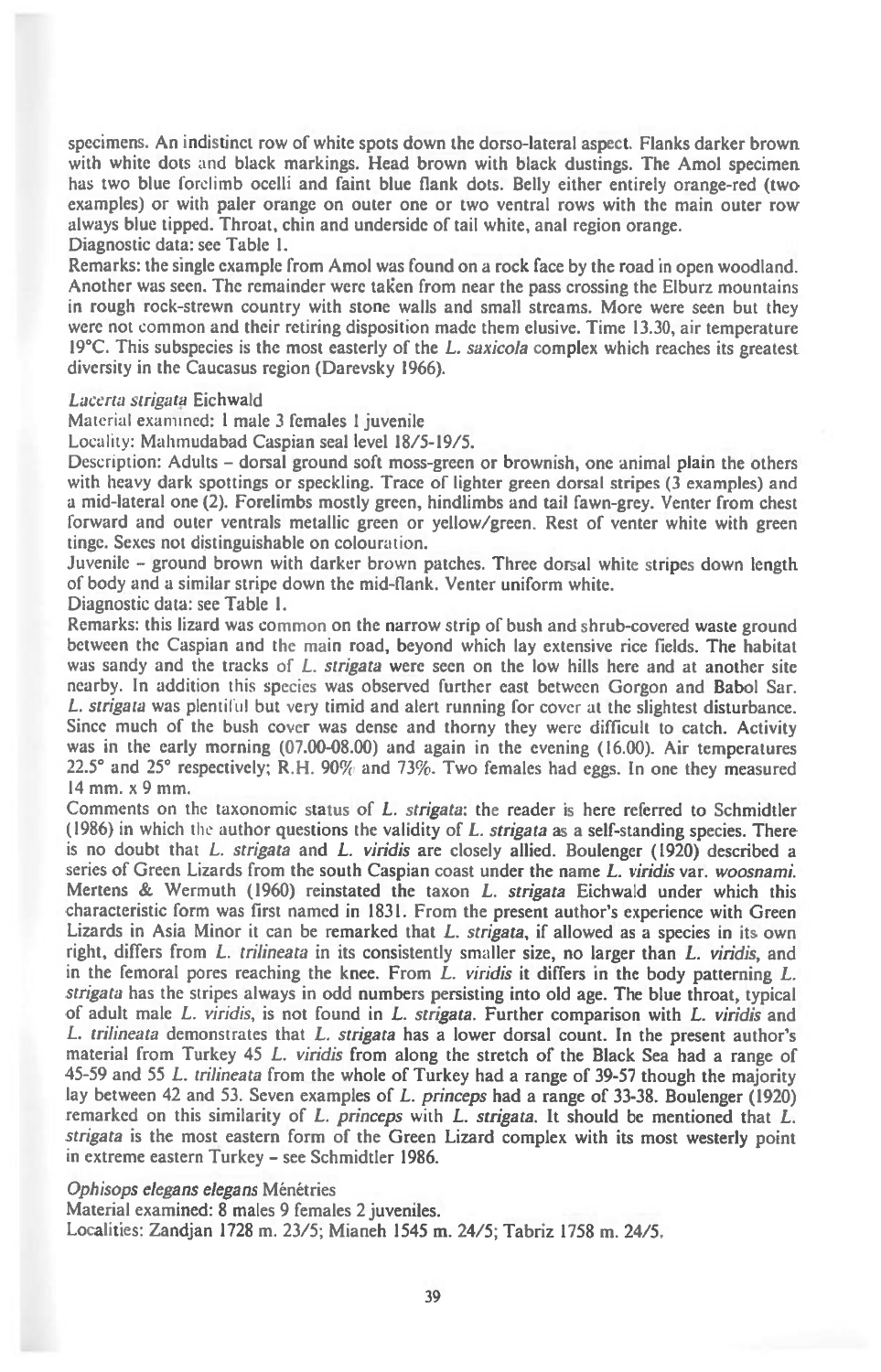**Description: Males - ground grey-fawn. Dorso-lateral white stripe on anterior half of body tending to fragment posteriorly and bordered internally with small black spots or bars on an undulating band. Short black nape stripe. Flanks reddish-brown. Mid-lateral white line and some black markings. Side of head white with grey. Underside white, grey on outer ventrals. Females and juveniles - similar to males but the dorso-lateral white stripe continuing down length and black internal markings in the form of a more or less continuous stripe. Flanks less reddish and reduced black markings.** 

**Diagnostic data: see Table 1.** 

**Remarks: near Zandjan the habitat was stony ground covered with low woody plants.** *0. elegans* **was active from 09.30 (19.5°) and hid down holes when chased. The specimen from Mianeh was caught. at 08.00 (14° R.H. 85%) under a pile of dead vines in a grassy gully. Several more were seen. At the site 80 Km. S.E. Tabriz it was found on broken partly grassy ground near rock outcrops. Nearer to Tabriz the lizard was common on flat, clay steppe with some bush cover. Five females contained eggs which varied in size from 3.5 mm diameter to 10 x 4.5 mm.** 

*Eremias arguta* **(Pallas)** 

*Material* **examined: 1** 

**Locality: Tabriz 2060 m. 24/5** 

**Description: ground grey-brown with two longitudinal rows of large white black ringed ocelli on either side of the mid-dorsal line. Flanks with an indistinct row of similar markings on upper zone. Lower flank grey-white. Venter dull cream.** 

**Diagnostic data: see Table 2.** 

**Remarks: taken from the same site as** *L. brandti.* **This single specimen, the only one seen, was caught on a stone wall bordering a field. This member of the** *Erenuas* **group has a range from Rumania to Central Asia but only just penetrates Iran in the north.** 

#### *Eremias pleskei* **Bedriaga**

**Material examined: 2 males 1 female I juvenile.** 

**Locality: Marand 1090 m. 25/5.** 

**Description: ground black or dark chocolate with five light stripes on neck reducing to four on the body with the vertebral one disappearing. These stripes white or cream and brighter in the two smallest examples. A dorso-lateral stripe 3-4 scales wide. Upper flank as ground with a broad mid-lateral cream stripe. Lower flank grey. Limbs as ground with large white ocelli. Venter cream or white, immaculate.** 

**Diagnostic data: see Table 2.** 

**Remarks: these were found on rough stony terrain in low hilly country. They hid under small plants or down shallow holes but not under stones. The single female contained eggs. The dorsal count for these few specimens seems higher than those caught by the author in Turkey (R 48-60 x 54.6 s 2.70 number in sample 21). The granule count is higher than that quoted by Terentev & Chernov which is given as 24-30. The range of this species embraces southern Armenia and the region of Azerbaijan in N.E. Turkey and N.W. Iran. In contrast to both**  *E. arguta* **and** *E. strauchi it* **is restricted to the relatively low-lying semidesert plains and does not range into the mountains.** 

#### *Eremias persica* **Blandford**

**Material examined: 3 males 2 females 8 juveniles** 

**Localities: Torbat-e-Jam 955 m 22/2; Mashad 1380 m. 16/5.** 

**Description: adults - dorsum grey-brown. Four rows of elongated black spots about 2 scales wide. Between each row a pale fawn-grey stripe (5 in all). These stripes coverge at the tail base the outer rows continuing. Flanks with a 3-4 scale wide cream stripe. Above this is a black band with spots of the ground showing. Venter white immaculate. Hindlimbs black**  with cream-yellow ocelli. Juveniles -- dorsum black with five cream/white stripes. Dorso-laterals **continue down tail. Flank black with a mid-lateral cream stripe and a variable row of small light dots. Another light stripe from orbit to forelimb. Venter as adults. Some grey on outer side of neck and throat.**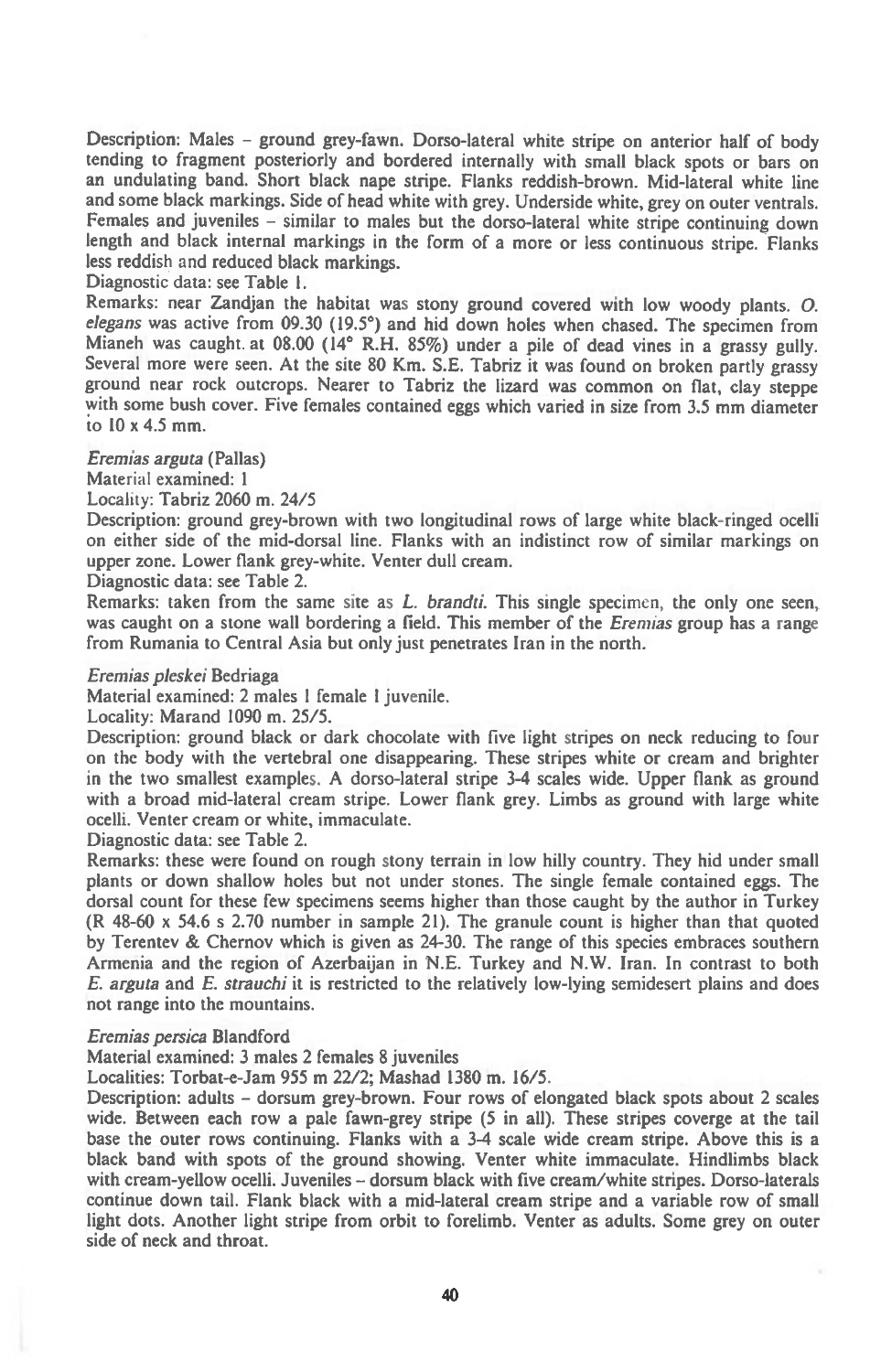#### **Diagnostic data: see Table 2.**

**Remarks: those from Torbat-e-Jam were found in February under cool conditions in the early afternoon (17.5°). They were mostly dug out of holes in earthy banks. Three juveniles were discovered together. Only one was active.** *Mesalina watsonnana* **was fully active (see below). Those taken from near Mashad in May in the early morning (18.5°) were active quickly running to hide under low plants or down holes. A juvenile was seen entering a hole and scraping loose sand across the entrance with its tail. One of the females contained eggs 3-6 mm. in diameter.** *E. persica* **is very close to** *E. velox* **but range southwards to southern Afghanistan.** 

*Eremias velox velox* **(Pallas)** 

**Material examined: 1 male.** 

**Locality: Bojnurd 800 m 19/2.** 

**Description: dorsal ground colour fawn-grey with small black dots. A row of white ocelli down dorso-lateral aspect, partially black-edged. Another row of green dots mid-laterally. Some black spotting on flanks. Venter white.** 

**Diagnostic data: see Table 2.** 

**Remarks: this single example was found at midday moving clumsily along a sunny earth bank in open country. With an air temperature of 17.5° and a ground of 30.5° this lizard showed little activity. This specimen of** *E.v.velox* **came from the region where the three closely related species** *(E. v.velox, E. persica* **and** *E. straucht)* **apparently converge.** *E. v.velox* **ranges from the Caucasus far into Central Asia.** 

#### *Eremias strauchi* **Kessler**

**Material examined: 1 male 2 females.** 

**Localities: Tabriz 2060 m. 24/5; Marand 1090 m. 25/5.** 

**Description: Grey-brown ground with a double row of white dashes down and parallel to the vertebral line, the other being down the dorso-lateral aspect. These markings are variable in their consistency. Black spots on the dorsum as well as smaller dark flecks. On upper flanks a row of white or green ocelli. Lower flanks creamish with some black. Hindlimbs with black flecks and white ocelli. Underside white, chin cream.** 

**Diagnostic data: see Table 2.** 

**Remarks: the specimen from 45 Km. S.E. Tabriz was taken near to where** *E. arguta* **was found while the two from Marand were sympatric with** *E. pleskei* **on rock outcrops amongst**  low stony hills. Time 10.00, 23°. Neither female contained eggs. This member of the *E. velox* **complex occupies a strip of territory from the Caucasus to about the Kopet Dag in N.E. Iran.** 

#### *Mesalina watsonnana* **(Stoliczka)**

**Material examined: 18 males 2 females.** 

**Localities: Mashad 1300 m. 20/2; Fariman 410 m. 21/2; Torbat-e-Jam 955 m. 22/2.** 

**Description: ground brown or greyish. Two rows of white ocelli dorsally and one row dorsolaterally prominently black-edged. Dorso-lateral row tending to form a stripe. Head plain and as dorsum. Flanks with a white stripe mid-laterally and above this a few white dots ringed with black. Lower flanks marked with black. Entire underside whitish, outer ventrals dark grey. Hindlimbs marked with black and white.** 

**Diagnostic data: see Table 1.** 

**Remarks: the four specimens from Mashad and Fariman were found in flat, open country with little vegetative cover. Conditions were cool and cloudy with air temperature around 14°. One was dug out of a shallow hole. At the site near Torbat-e-Jam the weather was warmer and sunny and this lizard was markedly active darting around low plants and hiding in deep holes. The habitat was a series of gullies in a dry, flat, baked-earth area. Here it is sympatric with** *E. persica* **and** *T. aigilis* **which showed lower** *activity* **levels. It is clear that M.** *watsonnana is active* **at much lower temperatures than most other reptiles in this region. The two females contained eggs 3 mm. in diameter. This species is ubiquitous in semi-desert habitats in S.W. Asia. Here it is found towards the northerly limit of its distribution.**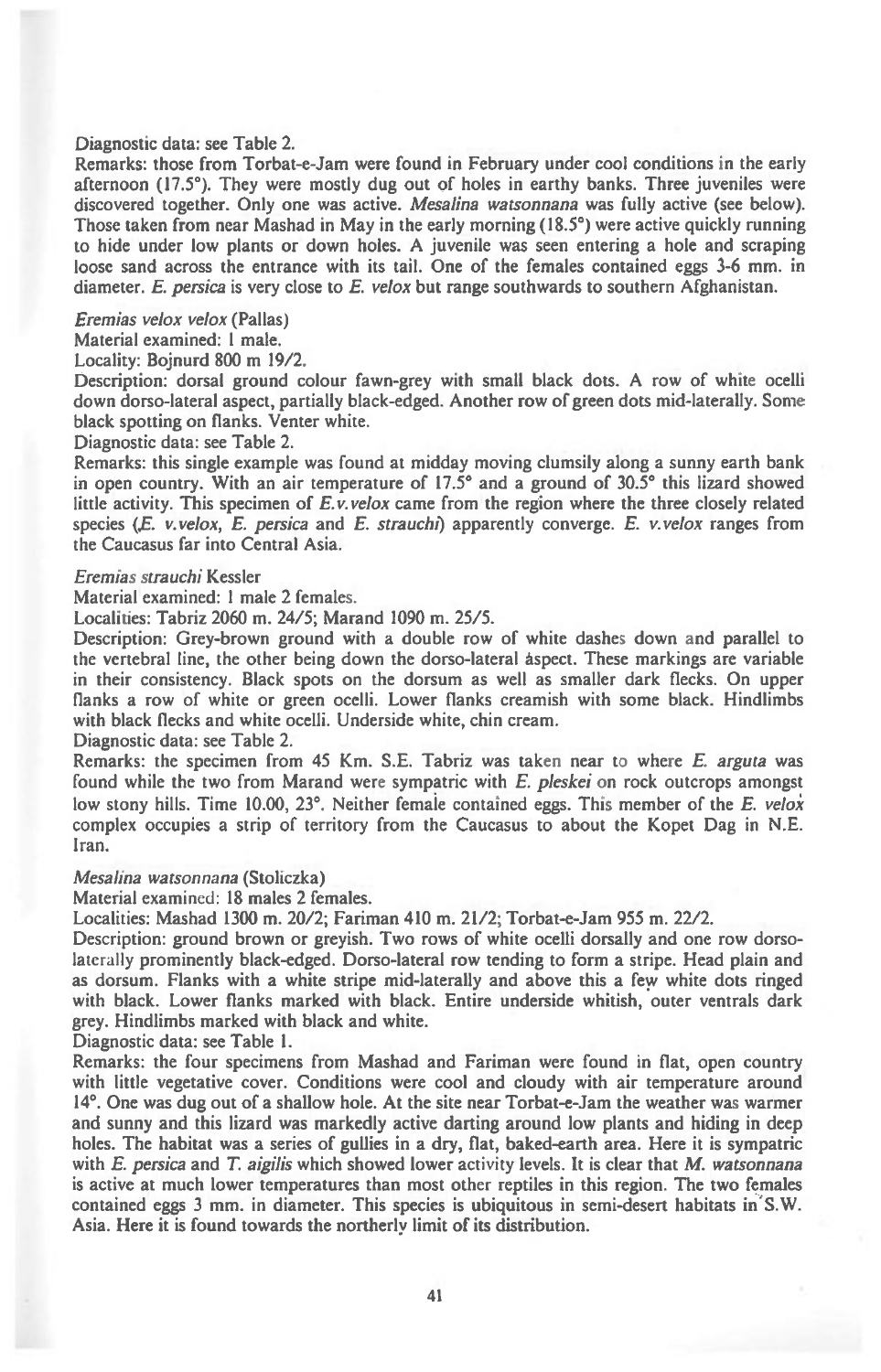# **BOIDAE**

*Eryx mihans* **(Pallas)** 

**Material examined: 1 female.** 

**Locality: Torbat-e-Jam 955 m. 15/5.** 

**Description: ground pink-fawn with slightly slanting khaki cross bars 3 scales deep often broken or alternating along the midline. Between these pale orange spots prominent near tail base. Head uniform grey. Dark stripe from orbit to angle of jaw. Vertebral grey line half-a-scale wide down length. Flanks marked with short darker bars and spots. Venter and lower flanks white, patches of grey-orange along mid-ventral line.** 

**Diagnostic data: total length 442 mm., tail 32 mm; dorsals 48 ventrals 199 anal entire. Subcaudals 14 in single plates and then 6 rows of double plates. Circumoculars 12 each side including a single enlarged subocular. Interoculars 6 on each side.** 

**Remarks: this was found freshly killed on the road during the late morning. The surrounding countryside was open and flat with low woody plants on an earthy soil.** 

**This specimen was similar to 3** *Eryx* **caught in northern Afghanistan though of larger size, the biggest Afghan specimen totalling 375 mm. The** Afghan sample was assigned to *E. tatancus*  **and the identification of the present example is rather open. The four scales posterior to the internasals agree with** *E. miliaris* **although the ventral count is more in accordance with** *E. tartancus.* **Since head scalation is less variable I prefer placing this with** *E. miliaris.* **Both species could be expected in this region. It is worth mentioning that the Afghan examples were found in sandy desert.** 

## **COLUBRIDAE**

*Natrix n. persa* (Pallas)

Material examined: 4 males

Localities: Gorgan 200 **m. 17/2,** Babol Sar Caspian sea-level 18/5.

Description: ground olive-grey or brownish. Dorso-lateral yellow stripes present but faint in one. Small dark patches present internally to each stripe, absent in one from Gorgan. Flanks with two rows of larger, dark patches. Moon patches small, clear, yellow. Throat and chin white. Venter marbled with white and black.

Diagnostic data: total length 471-732 mm.; body length 363-573 mm; dorsals 19, 17 in one. Ventrals 177-188, anal divided. Subcaudals 71-82 in 2 rows. Supralabials 7+7, with the 3rd. **and 4th. bordering the lower orbit.** 

**Remarks: the two from Gorgan were found in bramble thickets in a field at 14.00 (16°, R.H. 58%). Weather partly cloudy with some sunshine. Another was seen. The terrain was dry with no water in the vicinity. The two from Babol Sar were seen crossing the road at 16.00 (25°). Many more were seen. On either side of the road there was wastcground and some cultivation.** In February this snake was hardly in evidence though by May it was extremely abundant.

*Natrix. t. tessellata* (Laurenti)

Material examined: 1

Locality: Tasabriz **2000 m.; 24/5** 

**Description: ground light olive-yellow with darker greenish patches on the dorsum and flanks. Throat and neck rich cream then with an increasing amount of black on the venter. Tail below nearly uniform black.** 

**Diagnostic data: total length 497 mm. Body length 403 mm.** Dorsals 19. Ventrals 178, anal divided. Subcaudals **63 in 2 rows. Supralabials 8+8, the 4th bordering the orbit.** 

**Remarks: this was found in a dry gully some distance from the lake. Sympatric with** *L. brandti.* 

*Coluber n. najadum* **(Eichwald)** 

**Material examined: 1 male** 

**Locality: Mahmud Abad, Caspian sea-level; 19/5.** 

**Description: dark olive-grey. 16 white encircled neck patches, gradually reducing in size, Labials cream, dustings of fawn on supralabials. Entire venter cream-white, immaculate.**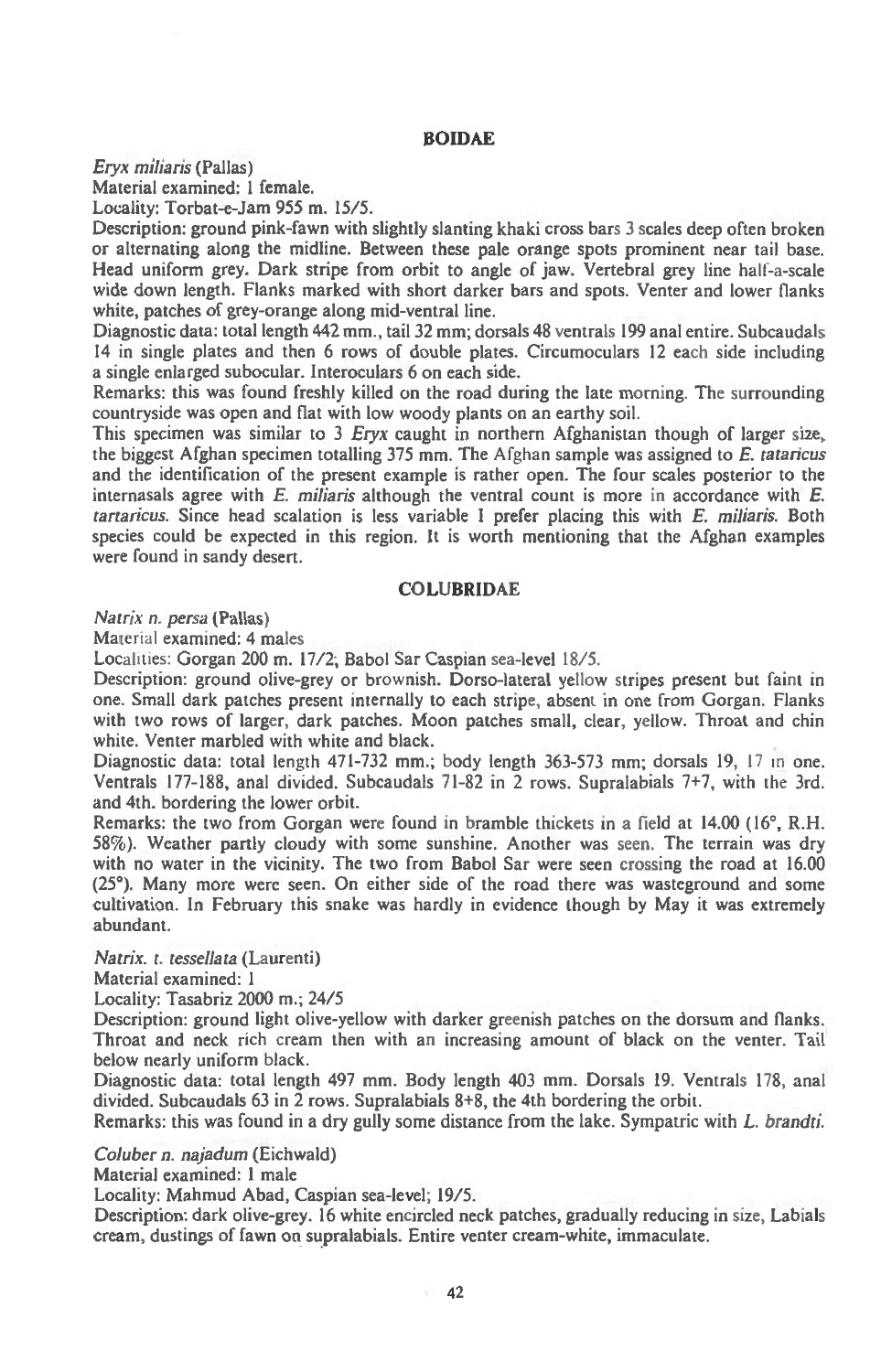

 $\circ$ 250 500 KI LOMETERS

# **MAP OF NORTHERN IRAN**

# **Localities mentioned in text**

| 1              | Bazorgan | 1 <sub>0</sub> | Amol                 |
|----------------|----------|----------------|----------------------|
| $\overline{c}$ | Maku     | 1 <sub>1</sub> | Mahmudabad           |
| $\overline{3}$ | Marand   | 1 <sub>2</sub> | <b>Babol Sar</b>     |
| 4              | Tabriz   | 1 <sub>3</sub> | Gorgan               |
| S              | Mianeh   | 1 <sub>4</sub> | Minoodasht           |
| 6              | Zandjan  | 1 <sub>5</sub> | Bojnurd              |
| 7              | Oazvin   | 16             | Mashad               |
| 8              | Tehran   | 17             | Torbat-e-Jam/Fariman |
| 9              | Ab Ali   | 1 <sub>8</sub> | Taibad               |

**Diagnostic data: total length 1212 mm.; body length 895 mm. Dorsals 19. Ventrals 223 anal divided. Subcaudals 109 in 2 rows. Supralabials 8+8 with the 4th and 5th bordering the lower orbit.** 

**Remarks: this very large specimen, the largest that I have personally examined, was taken at the same site as for L. strigata. It was seen lying in a low bush at 08.00 (22.5° R.H. 90%) and hid in the undergrowth. Half-an-hour later it reappeared and was caught as it attempted to hide in a pile of refuse. The subcaudal count is lower than I have noted on my extensive Greek and Turkish material although within the range for the species. In Iran this is a species whose distribution is limited to the north of the country from Azerbaijan to the Kopet Dag.** 

**Coluber r. ravergieri Menatries** 

**Material examined: 1 female** 

**Locality: Tabriz (100 km. S.E.) 1640 m.; 24/5.** 

**Description: ground fawnish with a double row of alternating small brown patches on dorsum uniting into cross bars on posterior third of body and into a mid-dorsal line on tail.** 

**Diagnostic data: total length 866 mm.; body length 659 mm. Dorsal 21. Ventrals 213 anal divided. Subcaudals 93 in two rows. Preoculars 3, postoculars 3. Loreal 1 and an additional small scale below posterior part of loreal and partly replacing the 4th supralabial. Supralabials 9, the 5th and 6th touching the orbit with the 6th joined to the lowest postocular.** 

**Remarks: this snake was seen disappearing under a boulder on a rocky outcrop at 10.00, 21.5°. This snake agrees with the description given by Smith (1943) except in having an additional**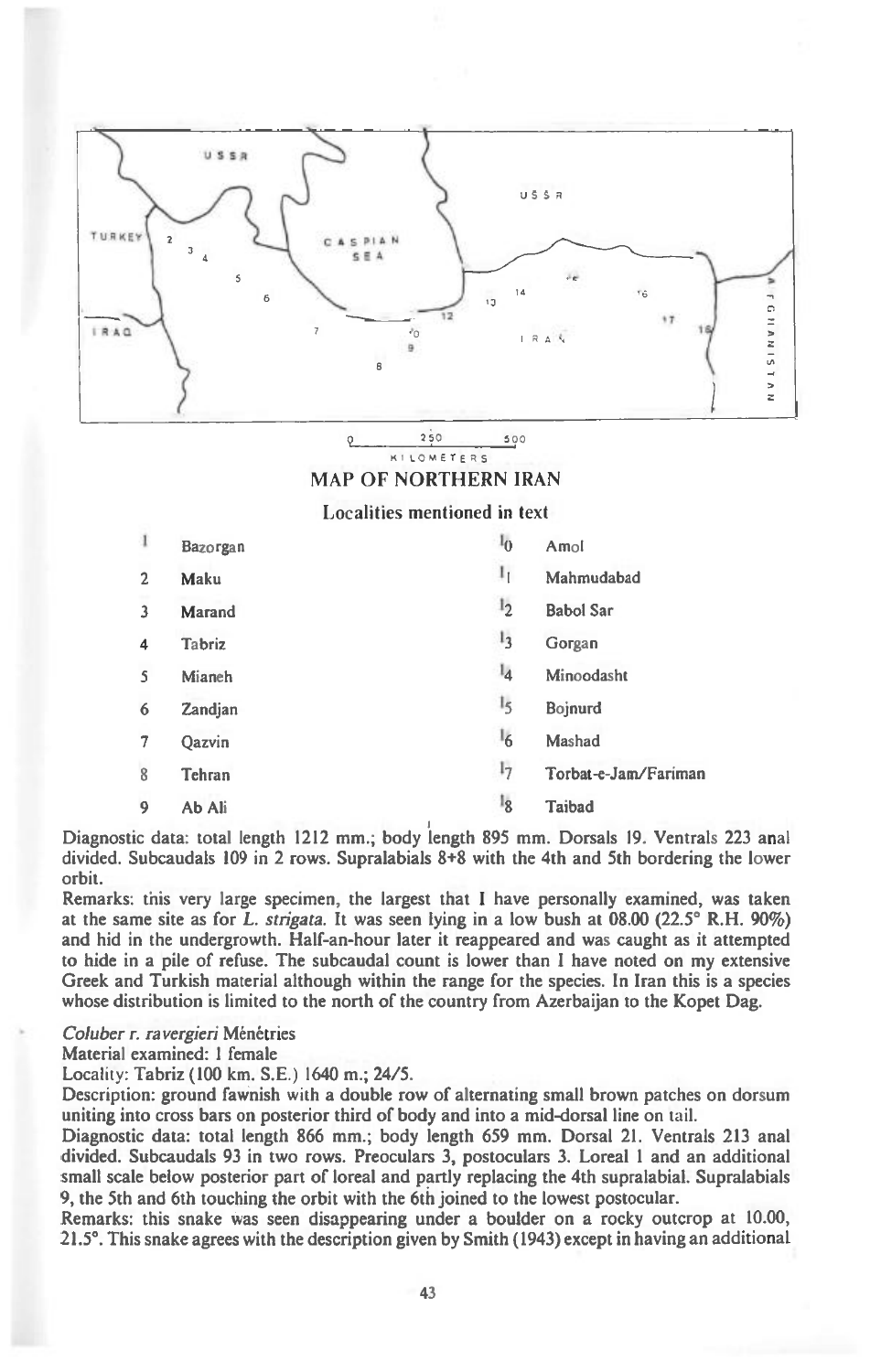**TABLE 1 Diagnostic characters of the Lacertid lizards of Northern Iran** 

|                 | L.brandti                            | L.saxicola                       | L.strigata               | O.elegans                  | M.watsonnana                  |
|-----------------|--------------------------------------|----------------------------------|--------------------------|----------------------------|-------------------------------|
| Body length     | $50 - 67$<br>r.                      | $39 - 51$<br>г.                  | 72.5-101<br>$\Gamma$     | 34, 5-53.5<br>$\Gamma$     | 42.5-54<br>r.                 |
|                 | $\bar{x}$<br>62.37                   |                                  | $\bar{x}$                | $\ddot{x}$<br>44.82        | $\bar{x}$<br>48.9             |
| Dorsals         | 49-58<br>r.                          | $r$ 43-51                        | $35 - 43$<br>r           | $22 - 31$<br>$\Gamma$      | 38.47<br>$\Gamma$             |
|                 | 52.40<br>$\tilde{\mathbf{x}}$        | $\bar{x}$                        |                          | 27.0<br>$\bar{x}$          | $\bar{\mathbf{x}}$<br>42,6    |
| Femoral pores   | $14 - 22$<br>$\Gamma$                | $14-18$<br>r                     | 18.21<br>E.              | $8 - 12$<br>r              | $10 - 13$<br>$\Gamma$         |
|                 | $\bar{x}$<br>18.23                   | $\bar{x}$                        |                          | $\bar{x}$<br>10.2          | 11.53<br>$\bar{x}$            |
| <b>Granules</b> | $6 - 15$<br>т.                       | $10 - 15$<br>r.                  | $3-9$<br>r               | $9 - 13$<br>r              | $13 - 25$<br>$\Gamma$         |
|                 | $\bar{x}$<br>9.52                    | $\bar{x}$                        | $\bar{x}$ $\qquad$       | 10.8<br>$\bar{x}$          | $\mathbf{\tilde{x}}$<br>17.85 |
| Supratemporals  | $2 - 3$<br>$\Gamma$                  | $1*$<br>r                        | not taken                | $1 - 3$<br>г               | absent                        |
|                 | $\bar{x}$<br>2.75                    | $\bar{x}$ $\qquad$               |                          | $\bar{x}$<br>1.97          | absent                        |
| Masseteric      | $0 - 4$<br>r<br>1,38<br>$\pmb{\chi}$ | $\mathsf{r}$<br>$1 - 3$<br>$x =$ | $3 - 4$<br>$\frac{1}{2}$ | absent<br>absent           | absent<br>absent              |
| Occipital       | $0 - 2$<br>Г                         | $1 - 4$<br>f.                    | $0 - 2$<br>$\Gamma$      | $2 - 4$<br>Г               | $1-4$<br>r.                   |
|                 | $\bar{x}$<br>1.18                    | $\bar{x}$                        |                          | 3.58<br>$\bar{\textbf{x}}$ | $\hat{\mathbf{x}}$<br>0.84    |

 $*$  the supratemporal extends  $1/3 - 2/3$  length of parietal. r range.  $\bar{x}$  mean.

 **sample too small to calculate mean.** 

**Occipital size: 0 (absent) - 4 (equals interparietal). Massetcric size: 0 (absent) - 4 (very large)** 

|                     |              | Diagnostic characters of lizards of the genus <i>Eremias</i> (Lacertidae) of Northern Iran |                           |                         |            |
|---------------------|--------------|--------------------------------------------------------------------------------------------|---------------------------|-------------------------|------------|
|                     | E.v. velox   | E.strauchi                                                                                 | E.persica                 | E.pleskei               | E.arguta   |
| Body length         | 59.5         | 58.5-67<br>$\Gamma$                                                                        | $70.5 - 83$<br>$\Gamma$   | 38.5-52.5<br>$\Gamma$   | 45         |
|                     | -            | $\bar{x}$                                                                                  | $\bar{x}$ $\sim$          | $X = \square$           |            |
| Dorsals             | 53           | $r$ 53-60                                                                                  | 55-66<br>r.               | $56 - 61$<br>r          | 51         |
|                     |              | $\bar{x}$                                                                                  | 59.8<br>$\bar{x}$         | $X = 1$                 |            |
| Femoral pores       | $19 + 20$    | $16-19$<br>r.                                                                              | $\mathbf{r}$<br>$17 - 21$ | $15-16$<br>r.           | $8 + 8$    |
|                     |              | $\bar{x}$ $\qquad$                                                                         | $\bar{x}$<br>19.6         | $\hat{\mathbf{x}}$      |            |
| <b>Granules</b>     | $52^{\circ}$ | $23 - 44"$<br>۳.                                                                           | $18 - 44$ *<br>r          | $38 - 60$ **<br>r.      | $41 + 45"$ |
|                     |              |                                                                                            | $\bar{x}$<br>29.4         | $\bar{x}$ and $\bar{x}$ |            |
| Supratemporals      | absent       | absent                                                                                     | absent                    | absent                  | $4 + 4$    |
| Masseteric          | absent       | absent                                                                                     | absent                    | absent                  | absent     |
| Occipital           | absent       | absent                                                                                     | absent                    | absent                  | absent     |
| <b>Supralabials</b> | 6            | $5-6$                                                                                      | $5 - 7$                   | 6                       | ÷          |

**TABLE 2** 

#### **Diagnostic characters of lizards of the genus** *Eremias* **(Lacertidae) of Northern Iran**

\* granules encircle supraoculars. \*\* granules do not encircle supraoculars. r range.  $\bar{x}$  mean. **samples too small to calculate mean. + subocular not part of supralabial series.**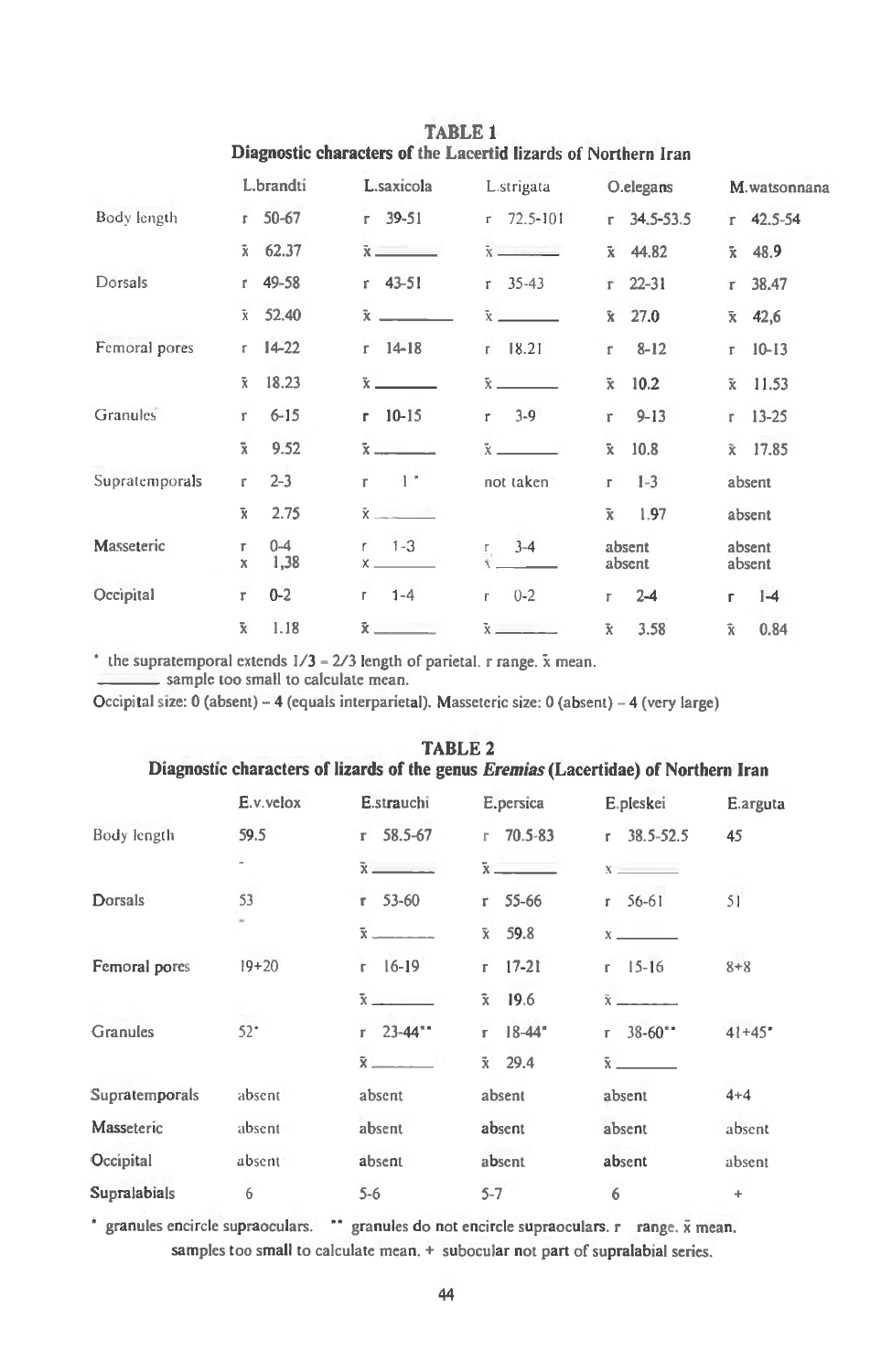small loreal and from that of Terentev & Chernov (1949) in having 3 postoculars instead of 2. The species is distributed widely but spasmodically from western Asia Minor to N.W. India. Nowhere common.

*Malpolon monspessulanus insignitus* (Geoffroy)

Material examined: 2

Localities: Qazvin 1275 m. 22/5; Marand 1090 m. 25/5.

Description: the snake from Qazvin was uniform olive-grey above and cream-white below. The Marand snake had two rows of longitudinal fawn flecks on outer ventral zone and faint dark flecks dorsally.

Diagnostic data: total length 1197, 877 mm; body length 910, 670 mm. Dorsals ?, 17. Ventrals 181, 174 anal divided. Subcaudals 81, 83 in two rows. Supralabials 8, the 4th and 5th bordering the orbit.

Remarks: both of these were found freshly killed on the road, the one from Qazvin being severely damaged.

*Vipera lebetina turanica* Cemov

Material examined: 1 male.

Locality: Gorgan 240 m. 18/5.

Description: ground grey-fawn. On neck a vertebral row of dark markings with a streak on dorso-lateral aspect. Down the body these markings form a zig-zag breaking in places to give alternating patches. Flanks with a main row of large dark spots and on lower flanks further dark markings. Head above uniform with dark streak from eye to angle of jaw. Venter dirty white heavily powdered with grey and large grey spots. Throat and neck largely immaculate.

Diagnostic data: total length 920 mm; body length 800 mm; mid-body girth 102 mm. Dorsals 25. Ventrals 170 anal entire. Subcaudals 43 in two rows. Supraocular 3+. Pre/sub/postoculars 13+12. Interoculars 8. Supralabials 10+11.

Remarks: this snake wss found lying in a hedge bordering a field at 10.00, 27° R.H. 56%. The situation was cool and shady. To prevent escape the snake was seized and thrown into the open whereupon it showed a determined attempt to get back into cover. In moving it raised the anterior part of the body clear of the ground and struck out viciously while in motion, flattening the head and neck. Capturing this viper proved quite difficult. Another was spotted nearby but escaped.

This specimen differed from two caught in Turkey *(V. lebetina obtusa)* only in patterning. The Turkish snakes had no dorsal zig-zags. Klemmer (1963) gives the range of *turanica* as , including N.E. Iran. The Caspian locality is about at the most western point **of the range which extends eastward to N.W. Pakistan and western Kashmir (Gruber 1989).** 

#### **REFERENCES**

**Anderson, S.C.** *&* **Leviton, A.E. (1969). Amphibians and reptiles collected by the Street expedition to Afghanistan, 1965.** *Proceedings of the California Academy of Sciences. XXXVII* **(2) 25-56.** 

- **Boulanger, G.A. (1920).** *Monograph of the Lacertidae* **volumes I & 2. Johnson Reprint Corporation 1966.**
- **Clark, R.J. (1990). A report on herpetological observations in Afghanistan.** *British Herpetological Society Bulletin 33,* **20-42.**

**Clark, R.J., Clark, E.D. & Anderson, S.C. (1966). Report on two small collections of reptiles from Iran.**  *Occasional papers of the California Academy of Sciences.* **55.** 

**Darevsky, I.S. (1966). Natural parthenogenesis in a polymorphic group of Caucasian Rock Lizards related to** *Lacerta saxicola* **Everesmann.** *Journal of the Ohio Herpetological Society* **5(4) 115-152.** 

**Gruber, U. (1989).** *Die Schlangen Europas und rund ums Mittelmeer.* **Stuttgart.** 

**Klemmer, K.** *(1963). Liste der rezenten Giftschlangen: Elapidae, Hydrophidae, Viperidae und Crotalidae. Behringwerk-Mitteilungen - Die Giftschlangen der Erdc.* **Marbugg/Lahn 255-464.** 

**Mertens, R. & Wermuth, H. (1960).** *Die Amphibien und Reptilicn Europas.* **Frankfurt.** 

**Obst, F.J. (1975). Zur geographischen Variabilitat des Scheltopusik,** *Ophisaurus apodus* **(Pallas).**  *Zoo.Abh..Mus.Tierk.* **Dresden 35(8) 129-140.** 

**Schmidtler, J.F. (1986). Orientalische Smaragdeidechsen: 1. Zur Systematik und Verbreitung von** *Lacerta viridis* **in der Tiirkei.** *Salamandra* **22( I ) 29-46.**